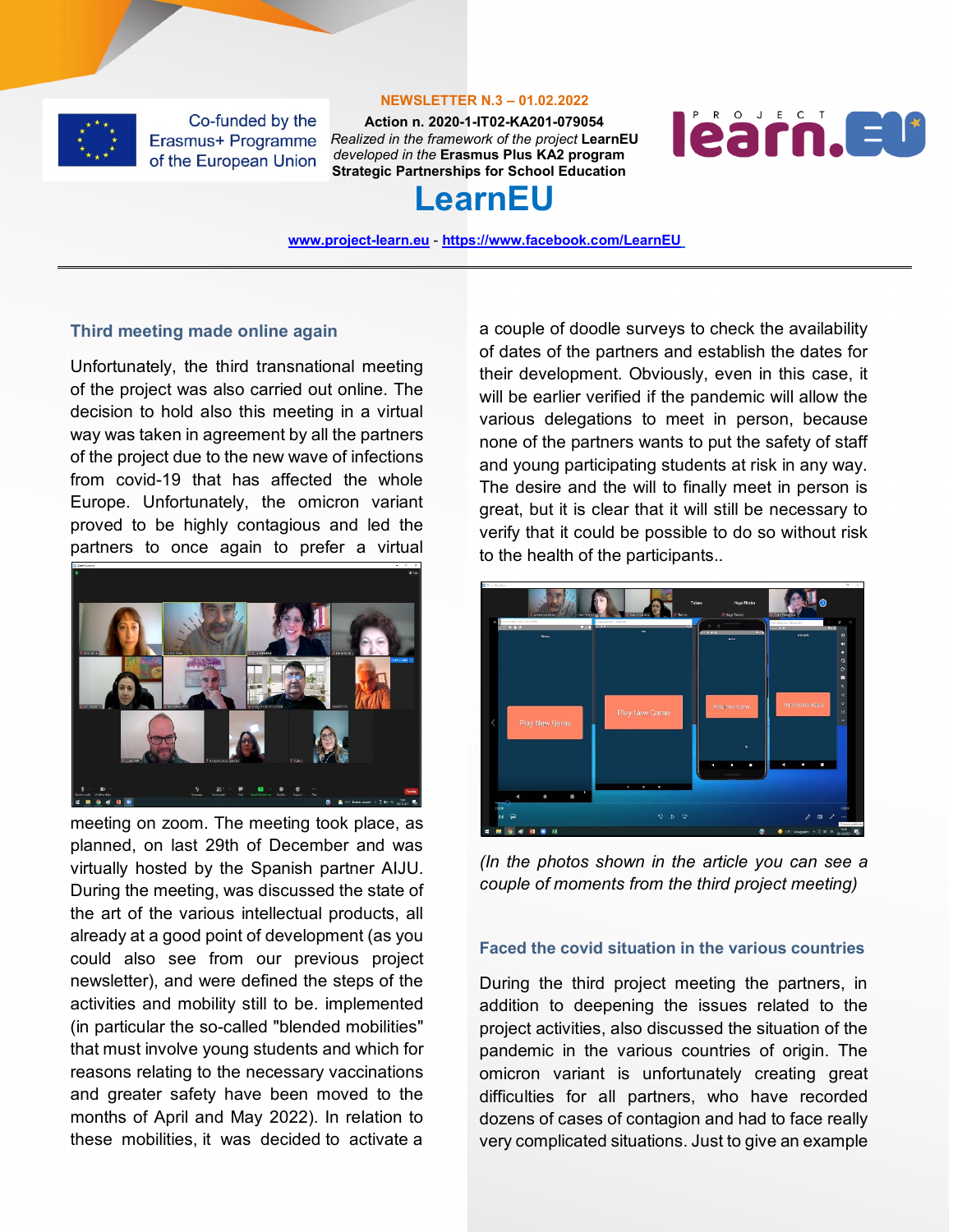

#### **NEWSLETTER N.3 – 01.02.2022**

**Action n. 2020-1-IT02-KA201-079054** *Realized in the framework of the project* **LearnEU** *developed in the* **Erasmus Plus KA2 program Strategic Partnerships for School Education**



# **LearnEU**

**[www.project-learn.eu](http://www.project-learn.eu/)** - **<https://www.facebook.com/LearnEU>**

the association EURO-NET, also leader of the project "LearnEU", had to block a youth training course under development, at the beginning of January due to force majeure, having registered 11 cases of covid infection in the 25 participants. The lived experience was traumatizing as the various infected young people were forced into their rooms in compulsory quarantine for many days and also over the dates established for the end of the activity and only the availability and competence of the health personnel of the



Regional Authority of Basilicata (which immediately supervised the outbreak giving the necessary provisions and making the necessary PSR tests), together with the efforts made by the organizers, by "Grande Albergo" hotel (where the boys were hosted), by the Mancinelli pharmacy (where dozens of quick antigenic tests were carried out) and by the National Youth Agency (which allowed the closure of the project due to obvious "force majeure" and permitted the transfer of some funds to cover health costs such as exceptional expenses) avoided further negative and

unpleasant consequences. The experience has, therefore, unequivocally demonstrated that, despite all the precautions taken (test carried out before the arrival in Italy of each participant and double or triple doses of anticovid vaccine for each partcipant), this virus is really difficult to fight. and it still takes time to think about returning to a "normal" life, made up of relationships, contacts and tranquillity. It therefore remains necessary to continue to respect the fundamental rules that reduce the chances of contagion and to continue the necessary vaccination campaign without stopping.

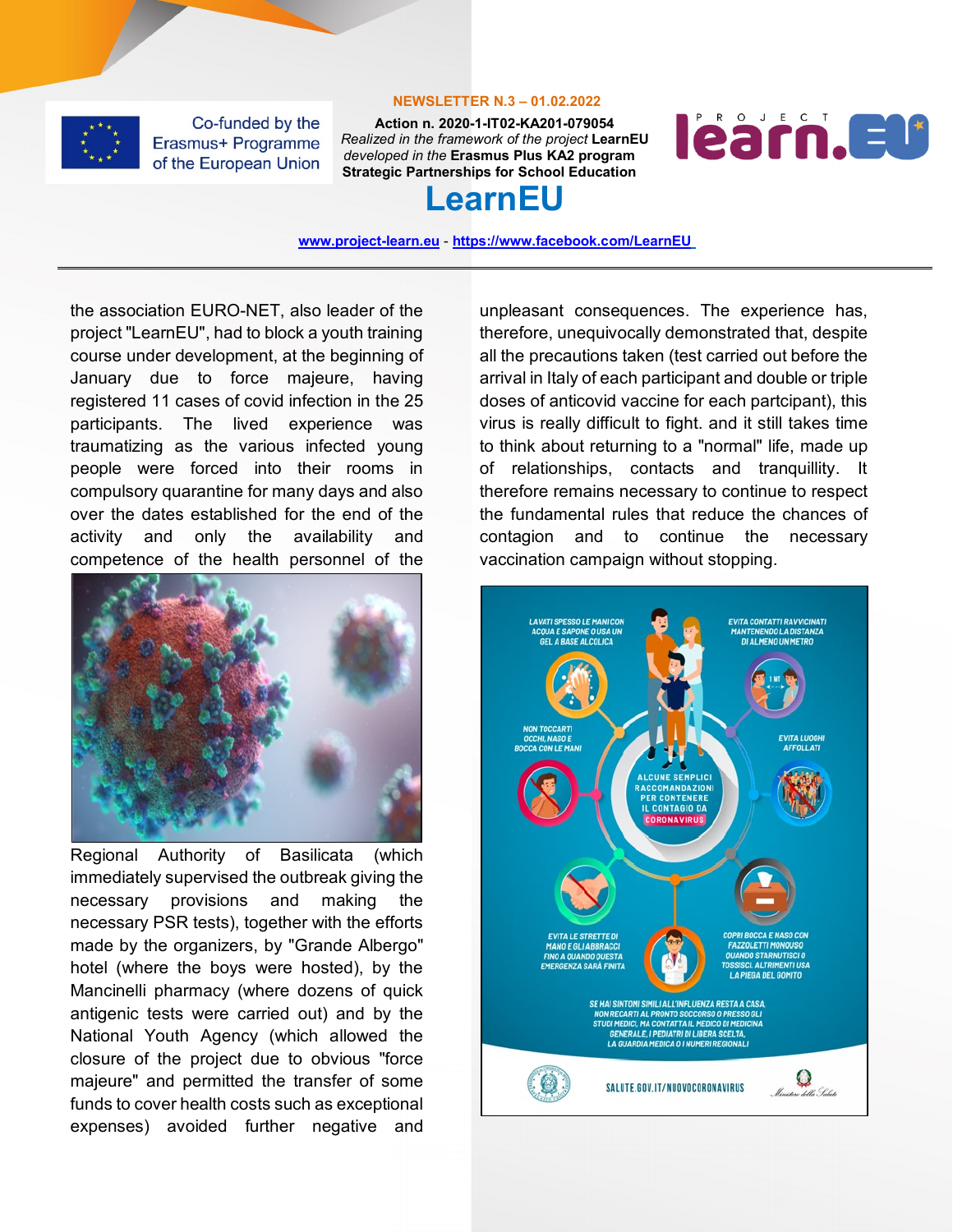

#### **NEWSLETTER N.3 – 01.02.2022**

**Action n. 2020-1-IT02-KA201-079054** *Realized in the framework of the project* **LearnEU** *developed in the* **Erasmus Plus KA2 program Strategic Partnerships for School Education**



# **LearnEU**

**[www.project-learn.eu](http://www.project-learn.eu/)** - **<https://www.facebook.com/LearnEU>**

## **Upcoming activities**

All the partners are working hard on the development/completion of the various games that are part of the "LearnEU" project's tool-kit and, at the moment, the entire partnership plans to respect all the project steps and to be able to start, as soon as possible, the realization of of playful-didactic paths. with the students foreseen in the various Partner Countries and the eight multiplier events



planned in the project. The objective of these dissemination/multiplication activities is, of course, to allow the broadest public knowledge of the entire project and the activities developed by it as well as the presentation, in each partner country, of the intellectual outputs and of the entire tool-kit created, first of all, involving schools that are not part of the partnership. Therefore, in these are eight dissemination events will be invited to participate:

- Educators
- **Teachers**
- School directors
- **Students**
- Young people
- Boys
- Youth workers
- Heads of NGOs and associations
- Local, regional and national public administrators
- National and European parliamentarians
- Delegates of the European Commission Representation in the various countries
- Delegates of the European Parliament in Italy
- Delegates of the Erasmus Plus National Agency
- Delegates of the Regional School Office
- Delegates of the Ministry of National Education
- Interested Stakeholders such as companies or training bodies, European organizations, etc.
- Managers of European information centres (Eurodesk, Europe Direct, Euroguidance, etc.)
- Citizens in general
- Media (TV, radio and newspapers)
- etc.